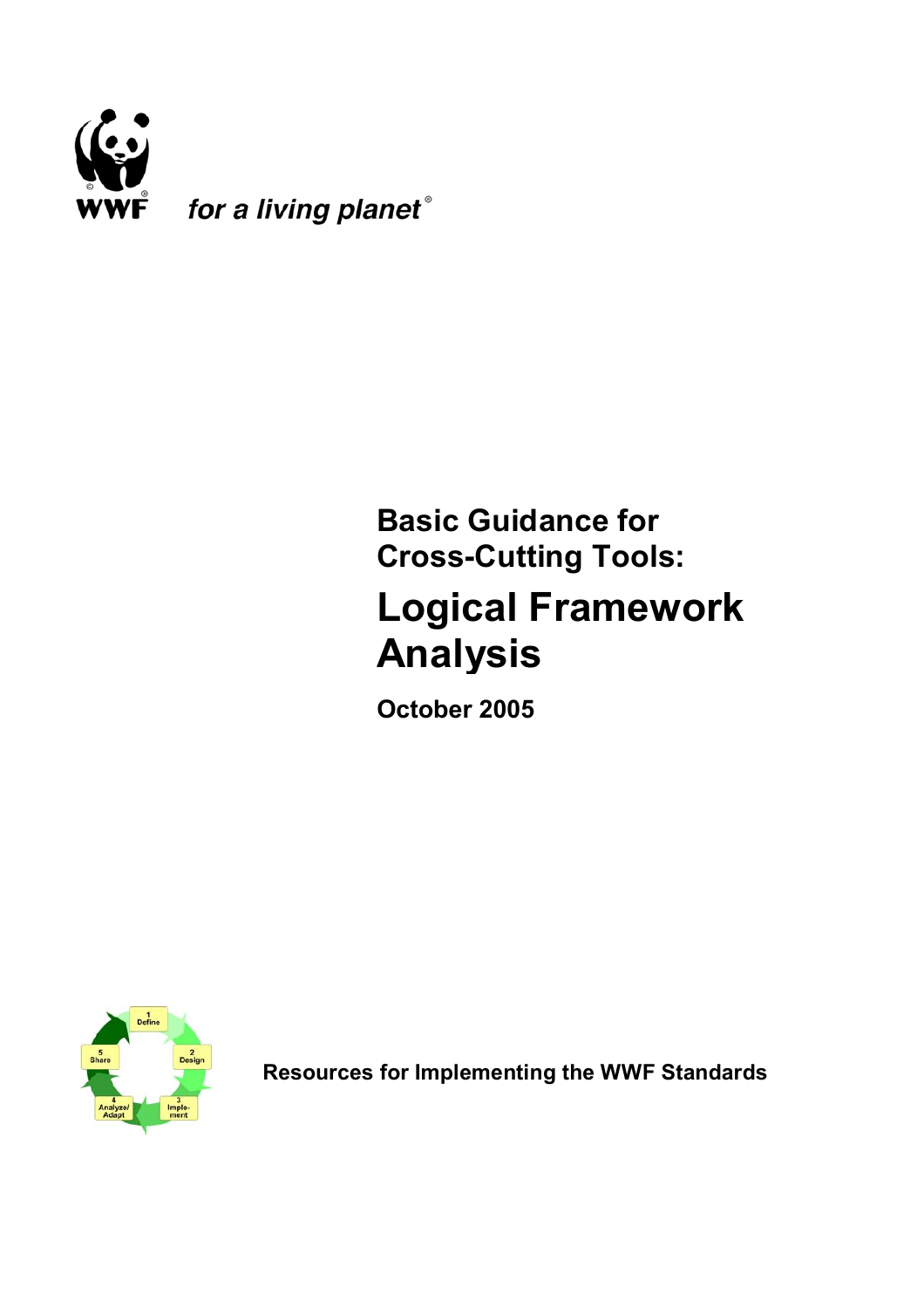#### **[Contents](#page-3-0)**

| 3. Develop Monitoring Plan: Indicators and Methods/Sources of Verification4 |  |
|-----------------------------------------------------------------------------|--|
|                                                                             |  |
|                                                                             |  |
|                                                                             |  |

This document is intended as a resource to support the implementation of the *WWF Standards of Conservation Project and Programme Management.* Logical framework analysis is a tool that can be used to help meet several steps of these standards; each project or programme team will have to determine whether this tool and associated guidance makes sense for them.

This document may change over time; the most recent version can be accessed at: https://intranet.panda.org/documents/folder.cfm?uFolderID=60979

**Written by:** Meg Gawler, ARTEMIS Services **Edited by**[: Foundations of Success](https://intranet.panda.org/documents/folder.cfm?uFolderID=60979) 

Please address any comments to Sheila O'Connor (soconnor@wwfint.org).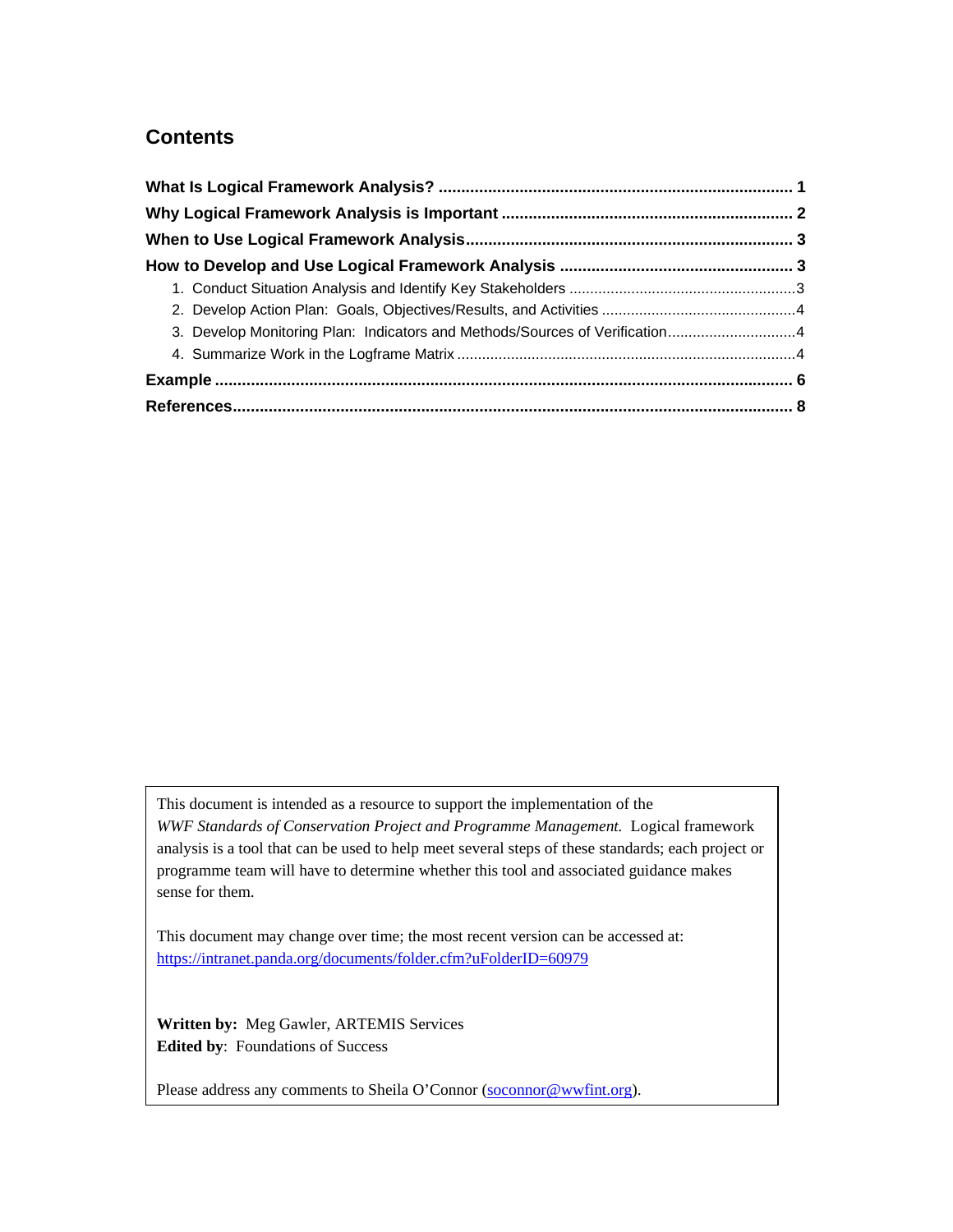# **Logical Framework Analysis**

# <span id="page-2-0"></span>**What Is Logical Framework Analysis?**

Logical Framework Analysis or the Logical Framework Approach (LFA) is an analytical process for structuring and systematizing the analysis of a project or programme idea. It is useful to distinguish between LFA, which is a *process* involving situation and stakeholder analysis (also called problem analysis), objective setting and strategy selection, and monitoring indicator and method development – and the logical framework matrix, often called the logframe, which documents the *product* of the LFA process.

The process of logical framework analysis allows a project to:

- Involve stakeholders in the problem analysis and design of the project,
- Systematically and logically set out the project or programme's objectives and the means-end relationships between them,
- Establish what assumptions outside the scope of the project may influence its success, and
- Set indicators to check whether the objectives have been achieved.

The logframe matrix summarizes the results of this entire process, and presents the whole project in a nutshell. As shown in [Figure 1](#page-3-1), the logframe has four columns and four or more rows. Logframe terminology varies among donor agencies, so it is important not to get hung up on the specific words, but rather to understand the logic and the principles involved in building a logframe. Although the names may change, the hierarchy of different levels of the intervention logic remains the same.

The elements of the WWF logframe are defined as follows:

- **Action Plan (Intervention Logic)**: The description of the project according to its hierarchy of vision statement, goals, and objectives/results.
- **Vision Statement**: A brief summary of the desired state or ultimate condition that a project is working to achieve. Developed in Step 1.2 of the project cycle.
- **Goal**: A specific statement detailing a desired impact of a project. It describes the desired future state of one or more targets. Developed in Step 2.1 of the project cycle.
- **Objective**: A specific statement detailing a desired outcome (sometimes called a result) of a project such as reducing a critical threat. Developed in Step 2.1 of the project cycle.
- **Strategic Activity**: A specific action or set of tasks undertaken by project staff and/or partners to reach one or more objectives. Activities can be added as a row under results, but this is no longer current practice among most donors, and activities do not need indicators. Developed in Step 2.1 of the project cycle.
- **Indicator**: A measurable entity related to a specific information need, such as the status of a target/factor, change in a threat, or progress toward an objective. Developed in Step 2.2 of the project cycle.
- **Method or Source of Verification**: The data source for an indicator. Methods are listed if primary data need to be collected; Sources are listed if secondary data will be used. The column typically also specifies the geographic scope and frequency and the responsibility for collecting the data. Developed in Step 2.2 of the project cycle.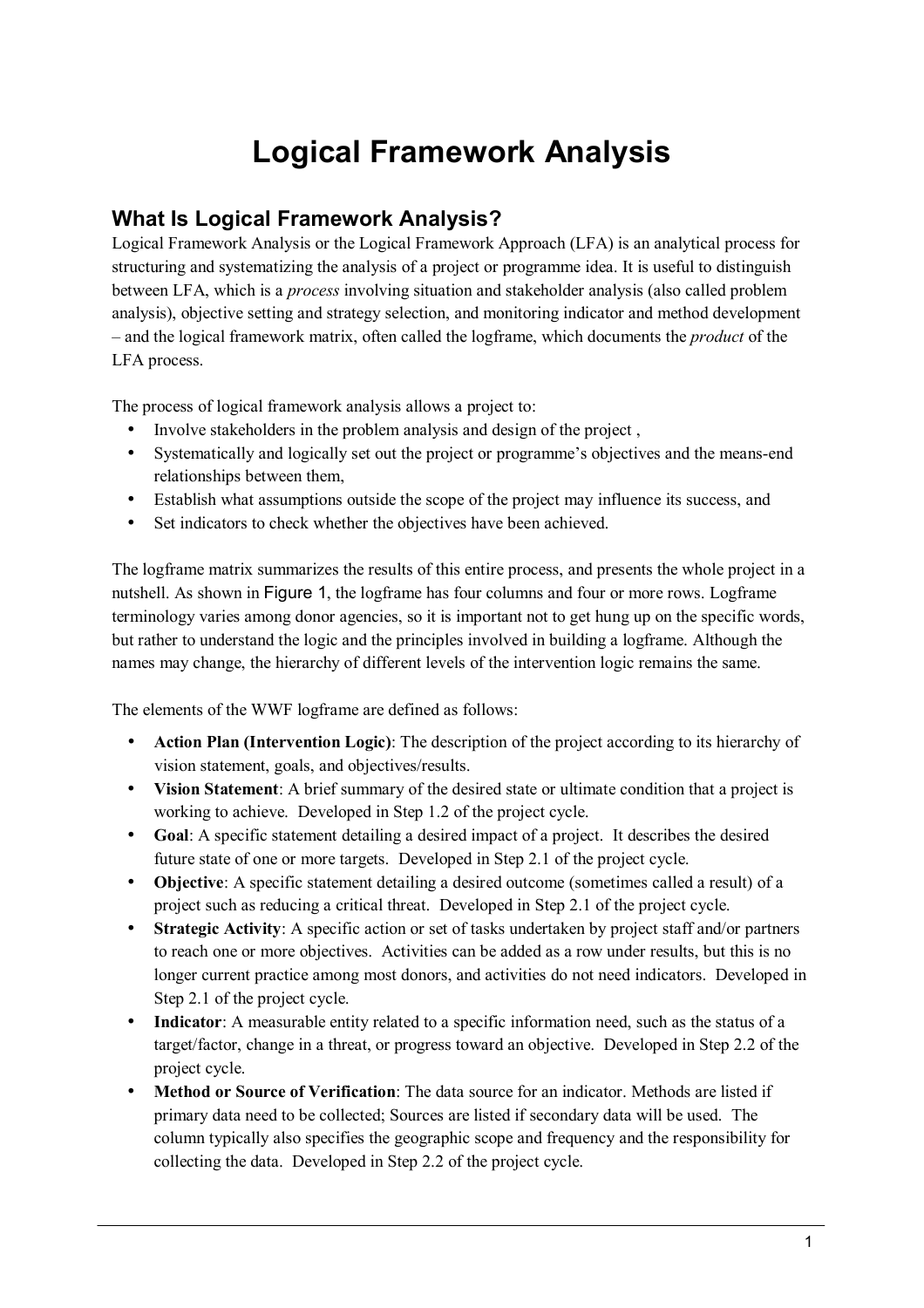<span id="page-3-0"></span>• **Assumptions & Risks**: An external factor or fundamental condition under which the project is expected to function, which is necessary for the project to achieve its objectives, and over which the project has no direct control.

| <b>Figure 1. The Logical Framework USEG by WWVF</b>                                              |                   |                                                                                                                       |                               |  |  |
|--------------------------------------------------------------------------------------------------|-------------------|-----------------------------------------------------------------------------------------------------------------------|-------------------------------|--|--|
| This column is derived<br>from the Action Plan<br>developed in Step 2.1<br>of the WWF Standards. |                   | These two columns are<br>derived from the<br><b>Monitoring Plan</b><br>developed in Step 2.2<br>of the WWF Standards. |                               |  |  |
| <b>Logical Framework</b>                                                                         |                   |                                                                                                                       |                               |  |  |
| <b>Action Plan</b><br>(Intervention Logic)                                                       | <b>Indicators</b> | <b>Method or</b><br><b>Source of Verification</b>                                                                     | <b>Assumptions</b><br>& Risks |  |  |
| <b>Vision Statement</b>                                                                          |                   |                                                                                                                       |                               |  |  |
| Goal(s)                                                                                          |                   | Method or Data Source:<br>Geographic scope:<br>Frequency:<br>Responsibility:                                          |                               |  |  |
| Objective(s) &<br><b>Outcomes</b>                                                                |                   | Method or Data Source:<br>Geographic scope:<br>Frequency:<br>Responsibility:                                          |                               |  |  |
| (Strategic Activities)                                                                           |                   |                                                                                                                       |                               |  |  |

#### <span id="page-3-1"></span>**Figure 1. The Logical Framework Used by WWF**

As shown in Figure 1, the LFA process described in this document has close parallels with the overall adaptive management process described in the *WWF Standards of Conservation Project and Programme Management.* In effect, it is different flavour of the same process – it is up to each project or programme team as to which version makes the most sense. Similarly, there are close parallels between the various outputs of the adaptive management process and the logframe matrix.

# **Why Logical Framework Analysis is Important**

Logical framework analysis has been used by WWF for over ten years. It was first developed in the late 1960s, and the logframe has since been adopted as a project planning and management tool by most government aid agencies (GAAs). A good understanding of the principles of LFA is therefore essential when developing projects for donor funding. Because logframes are used by a large number of international NGOs and GAAs, they provide a common language when discussing projects. The logframe itself provides a summary of the project design and the planned achievements, supporting the management and communication of the project.

The logical framework analysis approach provides a set of design tools that, when applied creatively, can be used for planning, designing, implementing, monitoring, and evaluating projects. Logframe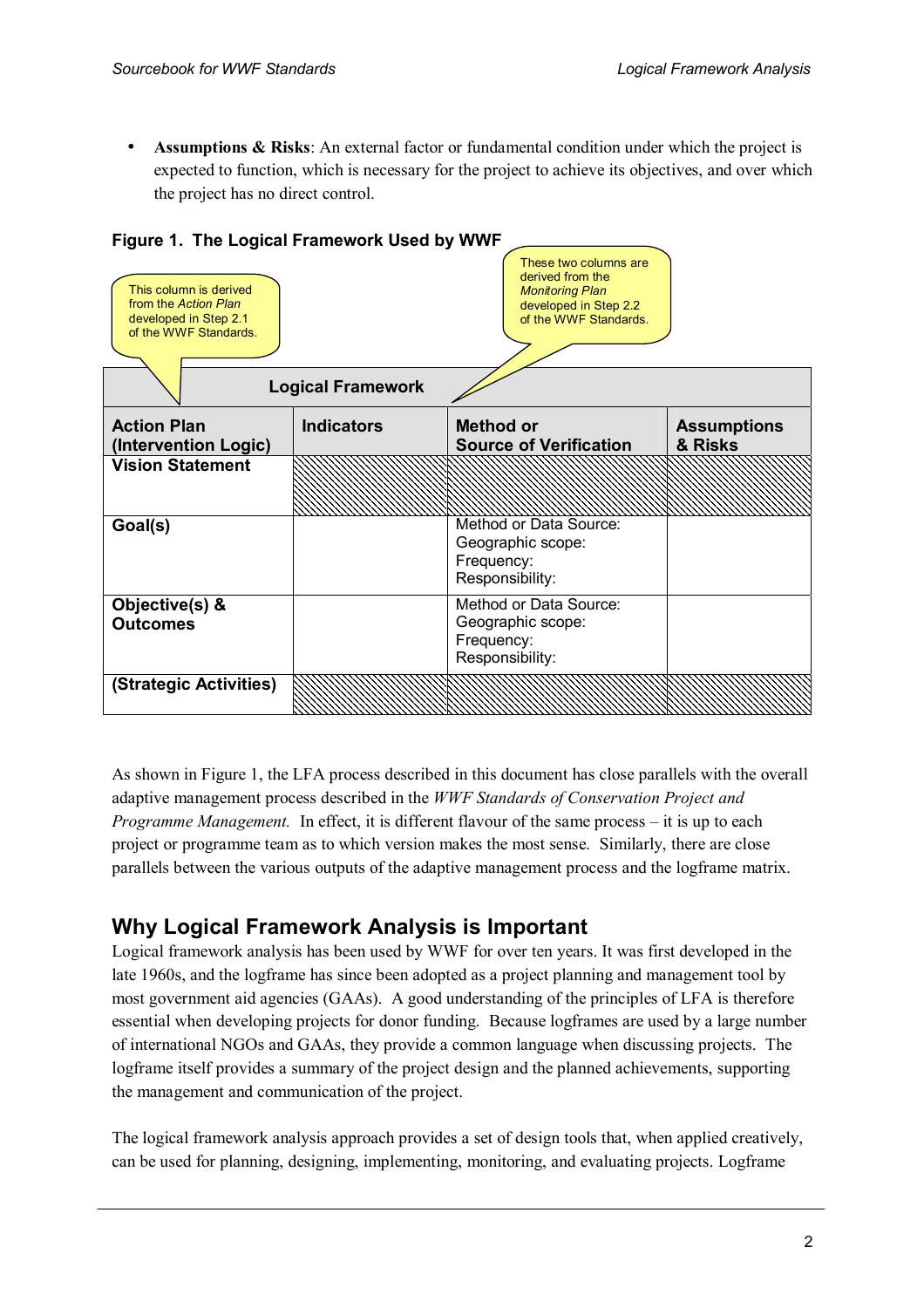<span id="page-4-0"></span>analysis gives a structured, logical approach to setting priorities, and determining the intended purpose and results of a project. In particular, a logframe matrix can be a useful tool to help summarize and record your goals, objectives, and activities. Logical frameworks also lay the basis for activity scheduling, budgeting, monitoring, and for evaluation.

Since logical framework analysis begins with planning sessions with stakeholders and partners, it is about people's priorities. Furthermore, it allows information to be analyzed and organized in a structured way, and thus functions as an aid to thinking. Preparation of the logframe with the participation of all stakeholders can help build a project where all involved share the same ideas on where the project is going and why the activities are necessary. The resulting logframe matrix provides a concise summary of the project that forms an essential part of the conservation action plan and proposal for funding. When used as a management tool, it can also help the project to remain focused during project implementation.

As a tool, however, a logframe must not be considered an end in itself – it is only as good as the field experience and analytical abilities of the people creating and using it.

## **When to Use Logical Framework Analysis**

Logical framework analysis plays a role in each phase of the project cycle, from design to implementation to evaluation. It can be a master tool for creating other tools, such as the project monitoring plan, the breakdown of responsibilities, the implementation timetable, and the detailed budget. It can become an instrument for managing each stage of the project, and as such, it should be updated regularly.

Good LFA involves going through some of the thinking in the *Define* phase (Step 1) to help develop a project vision and to analyze the existing situation, although the outputs from these steps (except the vision statement) are not explicitly captured in the traditional logframe matrix. LFA then involves going through the steps in the *Design* phase (Step 2) including in particular, developing the *Action* and *Monitoring Plans.* During the *Implementation* phase (Step 3), LFA provides a key management tool to support work planning and budgeting. Finally, in the *Analyze/Adapt* phase (Step 4), LFA provides the basis for the basis for performance and impact assessment.

# **How to Develop and Use Logical Framework Analysis**

#### *1. Conduct Situation Analysis and Identify Key Stakeholders*

The first step involves doing an analysis of the situation at your project site, identifying key direct threats, indirect threats, opportunities, and associated stakeholders and determining cause-and-effect relationships among the various factors. This process is outlined in detail in the [Basic Guidance](https://intranet.panda.org/documents/folder.cfm?uFolderID=60977) on [Conducting a Situation Analysis.](https://intranet.panda.org/documents/folder.cfm?uFolderID=60977) One tool for portraying the result of the situation analysis is a conceptual model. Another technique involves developing a problem tree (see WWF 2005 and European Commission 2004 for more detailed descriptions of the problem tree methodology).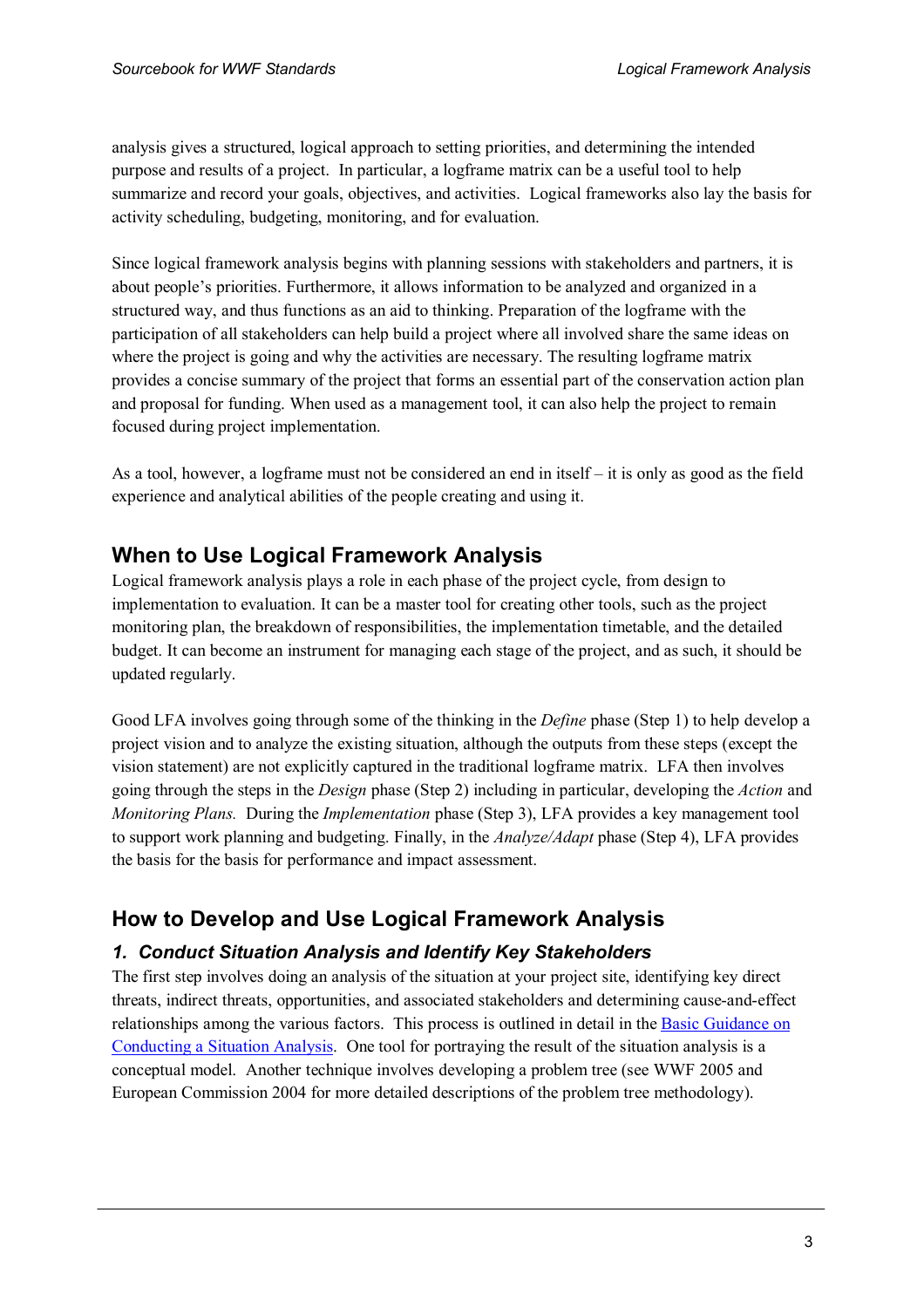<span id="page-5-0"></span>LFA should be complemented by other analytical tools such as institutional capacity assessment, economic analyses, gender analysis, etc. Developing a project logframe without having effectively gone through the participatory planning exercises described above is the quickest way to develop a project that is unsustainable and does not adequately address real concerns among the stakeholders. One of the pitfalls of the logical framework is that it is quite possible to prepare highly structured projects which appear to meet the logical framework requirements, but which are neither well focused, nor needs oriented.

#### *2. Develop Action Plan: Goals, Objectives/Results, and Activities*

The second step involves doing an analysis of how you will convert the negative situations in the conceptual model or problem tree into solutions. In particular, it involves developing goals, objectives and results, and strategic activities, and then ensuring that means-to-end relationships among the objectives are determined. This ensures that the potential project objectives are firmly based on addressing a range of clearly identified – and real – priority problems. This process is outlined in detail in the Basic Guidance [on Developing an Action](https://intranet.panda.org/documents/folder.cfm?uFolderID=60978) Plan .

One of the most challenging parts of this process involves making a judgement about the most effective implementation strategy. When choosing which objectives will be in, and which will be outside the scope of the project, it is helpful to have an agreed set of criteria against which to assess the merits of different intervention options.

#### *3. Develop Monitoring Plan: Indicators and Methods/Sources of Verification*

The third step involves figuring out how you will measure the results of your project. In particular, it involves developing indicators for each goal and objective (indicators and methods are generally not done for your vision statement or for strategic activities). If the indicator is to be assesed using primary data (data the project team collects itself), you also need to develop the method you will use to collect this data. If the indicator is to be assessed using secondary data, you need to identify the source of verification. This process is outlined in detail in the [Basic Guidance on Developing a](https://intranet.panda.org/documents/folder.cfm?uFolderID=60979) [Monitoring Plan](https://intranet.panda.org/documents/folder.cfm?uFolderID=60979).

A key question to keep in mind when developing indicators is "Who is going to use this information?" Ownership of a project will be enhanced when the information needs of stakeholders are known and are considered to be of primary importance. This is why it is important to continue using participatory methods (as you will have done during the initial analysis phase), when setting indicators and developing and implementing your monitoring programme.

#### *4. Summarize Work in the Logframe Matrix*

The purpose of the logframe is to define the project structure, test its internal logic, and formulate objectives in measurable terms. The results of the analyses in the previous steps are used as the basis for preparing the logframe matrix, which is a summary of your work. Once you have developed your basic Action Plan, you can put the components into the appropriate place in the far left-hand column of your logframe matrix. You can then fill out the subsequent columns based on your Monitoring Plan.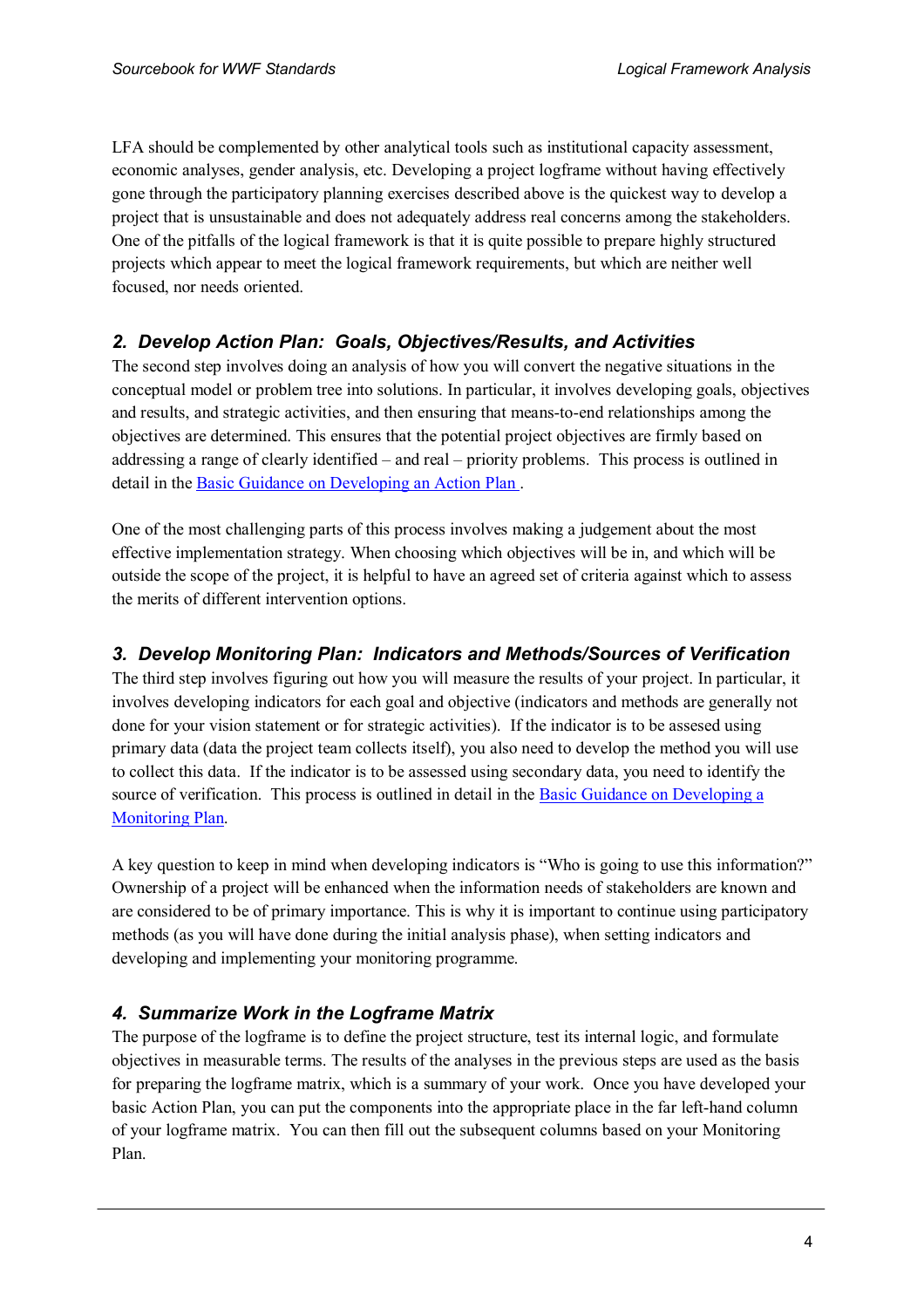When preparing a logframe for submission to a donor, you should adapt the logframe terminology given in Figure 1 above, so that it uses the donor's own terms. Most donors now prefer that Activities not be included in the logframe, but rather presented separately in a Gantt (or other) chart.

The order in which the logical framework matrix is developed is illustrated in Figure 2.

#### **Figure 2. Sequence for the Development of a Logical Framework Matrix.**

Numbers refer to the order in which the matrix is developed.



The preparation of a logframe is an iterative process. For example, identifying indicators will often shed light on the formulation of the project objectives, and your team may need to go back and reformulate an objective to make it sharper. To maximize the communications potential of a logframe, it is useful to observe certain conventions in the formulation of the intervention logic:

- **Vision:** Expressed as "To contribute to..."
- **Goal:** Expressed in terms of benefits to the conservation target to be realized by the end of the project.
- **Objectives:** Expressed as outcomes to be realized.
- **Results:** Expressed as activities completed or milestones reached (note that this is a different use of the term results than in the WWF Standards – it is more akin to what the standards term "outputs." See Box 1 in the [Basic Guidance to Results Chains](https://intranet.panda.org/documents/folder.cfm?uFolderID=60978) for more details).
- **Activities**: Expressed in the present tense with an active verb ("Prepare, design, conduct…").
- **Assumptions**: Expressed as if…then statements. Assumptions can be both positive things that you assume need to happen or negative risks that can cause problems for your project.

In summary, logical framework analysis can be a helpful tool for project design. It is important to keep in mind, however, that like any tool, it can be used well, or it can be used poorly. Specific points to keep in mind include:

- Logical framework analysis rarely produces good results if it has not been preceded by a thorough situation analysis in the field, including a stakeholder analysis.
- Logical framework analysis can easily result in an impractical or unrealistic action plan, especially if project staff and partners are not involved in the design process.
- It may be difficult to get consensus on what the project priorities should be.
- Problem analysis can be difficult in cultures where it is inappropriate to discuss problems.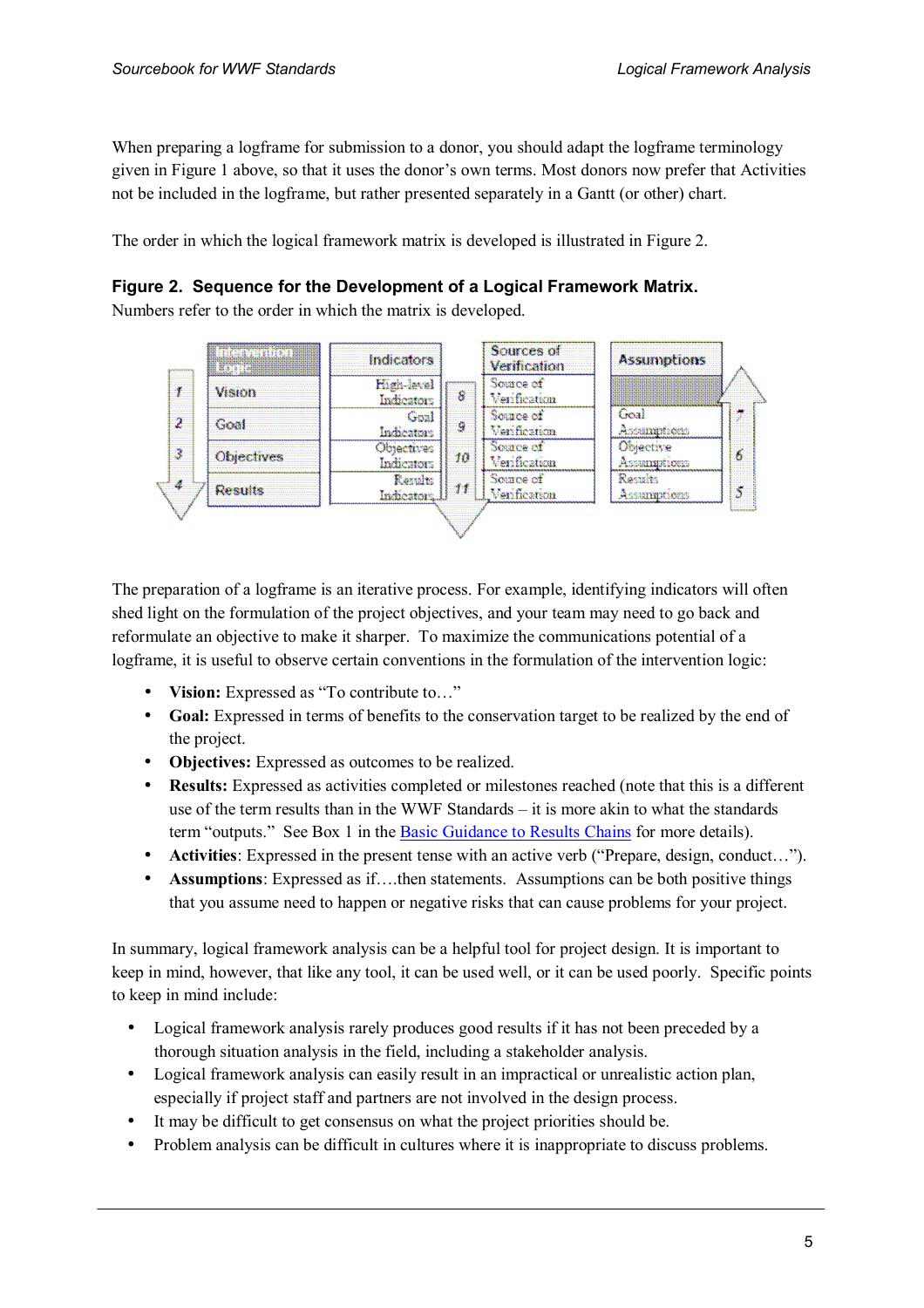- <span id="page-7-0"></span>• The logical framework structure is based on a linear view of change, whereas change in the real world is complex, often involving different interacting parallel processes, as well as iterative and cyclic processes.
- Logical framework analysis does not readily enable monitoring of unintended consequences.
- Logical framework analysis is very time-consuming, and requires a substantial commitment from the project team, stakeholders and project partners.
- Finally, there is a danger that the process of developing a logical framework together with stakeholders can raise unrealistic expectations beyond what the project can actually deliver. In addition, because of the thoroughness of the problem analysis, the LFA approach can lead to idealistic over-planning if the project design team leader or facilitator does not sufficiently emphasize realism and likely budgetary limits.

The logframe should be first and foremost a tool to engage stakeholder commitment and to support project management. Every effort should be made to avoid it becoming a religion or a means of rigid control. The participatory process of logical framework analysis is as important, or more so, than the resulting logframe matrix.

## **Example**

Figure 3 presents a sample logframe matrix for the Island Marine Reserve.

| <b>Logical Framework</b>                   |                           |                                                    |                               |
|--------------------------------------------|---------------------------|----------------------------------------------------|-------------------------------|
| <b>Action Plan</b><br>(Intervention Logic) | <b>Indicators</b>         | <b>Methods or</b><br><b>Source of Verification</b> | <b>Assumptions</b><br>& Risks |
| Vision Statement: A                        |                           |                                                    |                               |
| healthy marine                             |                           |                                                    |                               |
| ecosystem, characterized                   |                           |                                                    |                               |
| by diversity and                           |                           |                                                    |                               |
| abundance of flora and                     |                           |                                                    |                               |
| fauna, with adequate                       |                           |                                                    |                               |
| structure and function                     |                           |                                                    |                               |
| that allows future                         |                           |                                                    |                               |
| generations to benefit                     |                           |                                                    |                               |
| from this rich natural                     |                           |                                                    |                               |
| heritage                                   |                           |                                                    |                               |
| Goal(s): By 2015, at                       | Presence and density of   | Data source: FCD & other projects                  | Effects related to            |
| least 100% of the                          | representative species of | Data collection method:                            | global climate                |
| northern bioregion & 25%                   | fish and invertebrates    | Transects (Download from website)                  | change will remain            |
| of the western bioregion                   |                           | Geographic scope: Marine                           | constant.                     |
| of the rocky reef habitat                  |                           | reserve                                            |                               |
| will contain healthy                       |                           | Frequency: Every 2 years                           | Local governments             |
| populations of key                         |                           | <b>Responsibility: Michel</b>                      | & communities will            |
| species.*                                  |                           |                                                    | remain supportive             |
| * Healthy populations of                   |                           |                                                    | of marine                     |
| species at the top of the                  |                           |                                                    | conservation.                 |

#### **Figure 3. Sample Logframe Matrix for the Island Marine Reserve.**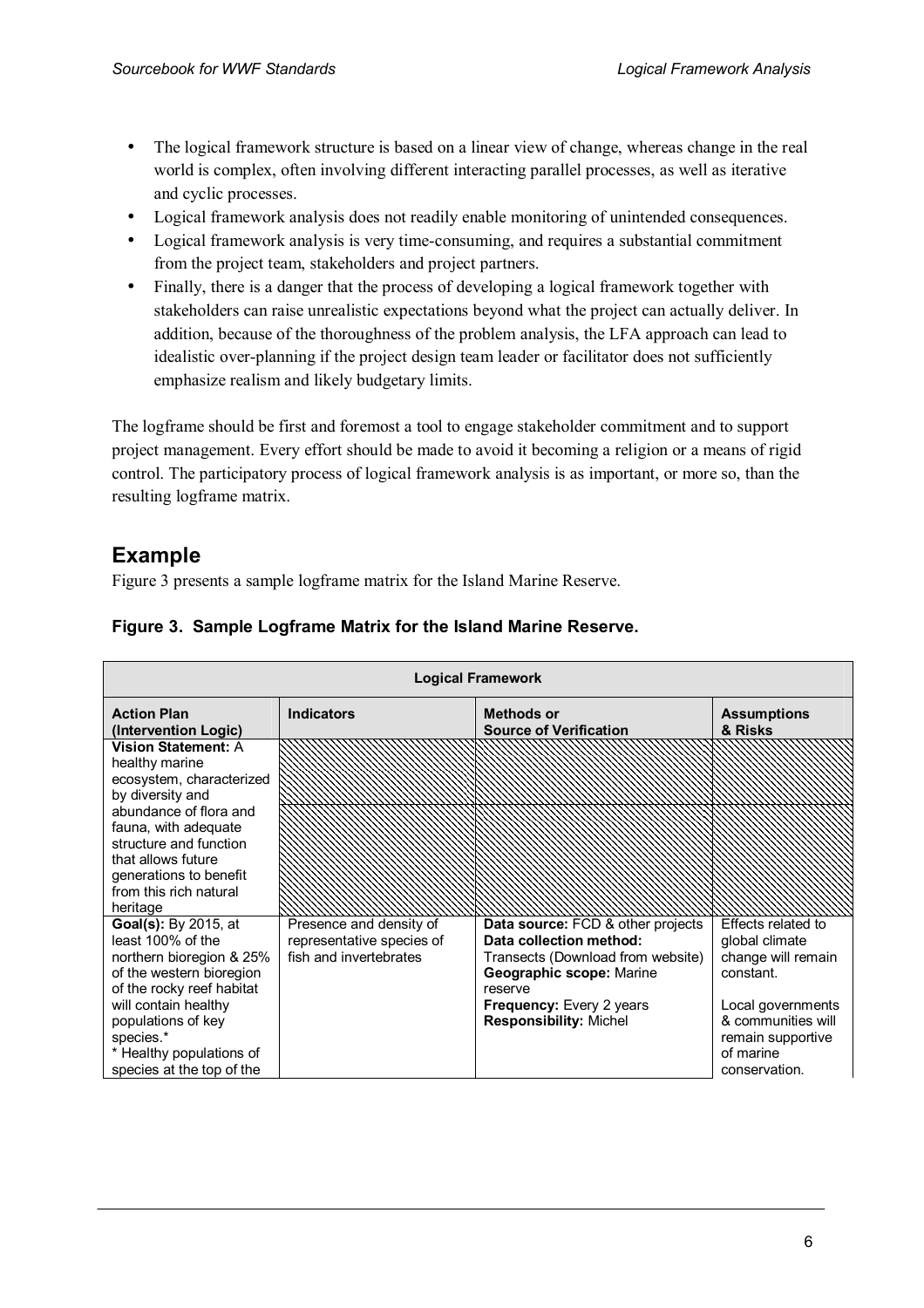| <b>Logical Framework</b>                                                                                                                                                                                                                 |                                                                                                                                                              |                                                                                                                                                                                                                                                                                                                                                                                                               |                                                                                                                                                                                        |
|------------------------------------------------------------------------------------------------------------------------------------------------------------------------------------------------------------------------------------------|--------------------------------------------------------------------------------------------------------------------------------------------------------------|---------------------------------------------------------------------------------------------------------------------------------------------------------------------------------------------------------------------------------------------------------------------------------------------------------------------------------------------------------------------------------------------------------------|----------------------------------------------------------------------------------------------------------------------------------------------------------------------------------------|
| <b>Action Plan</b><br>(Intervention Logic)                                                                                                                                                                                               | <b>Indicators</b>                                                                                                                                            | <b>Methods or</b><br><b>Source of Verification</b>                                                                                                                                                                                                                                                                                                                                                            | <b>Assumptions</b><br>& Risks                                                                                                                                                          |
| food chain, such as cod<br>and sharks, and an<br>abundance of other key<br>species, such as lobster,<br>black coral, etc.                                                                                                                | % cover of representative<br>species of sessile organisms                                                                                                    | Data source: FCD & other projects<br>Data collection method:<br>Transects (Download from website)<br>Geographic scope: Marine<br>reserve<br>Frequency: Every 2 years<br><b>Responsibility: Michel</b>                                                                                                                                                                                                         |                                                                                                                                                                                        |
|                                                                                                                                                                                                                                          | Population of "key" indicator<br>species (identified in the<br>Biodiversity Biovision,<br>chapter 8)                                                         | Data source: FCD & other projects<br>Data collection method:<br>Population census at selected sites<br>(Download from website)<br>Geographic scope: Marine<br>reserve<br>Frequency: Annually<br><b>Responsibility: Michel</b>                                                                                                                                                                                 |                                                                                                                                                                                        |
| Objective SF1: By 2007,<br>40% of local fisheries<br>products meet the quality<br>standards of international<br>and national markets.                                                                                                    | % of fisheries products that<br>meet the quality standards<br>of the national market                                                                         | Data source: Registries in<br>processing centres<br>Data collection method: Request<br>from processing centres<br>Geographic scope: Marine<br>reserve & buffer zone<br><b>Frequency: Annually</b><br>Responsibility: Ann Marie                                                                                                                                                                                | Quality standards<br>of markets will help<br>ensure<br>sustainability of<br>fishing.                                                                                                   |
|                                                                                                                                                                                                                                          | % of fisheries product that<br>meets the quality standards<br>of the international market                                                                    | Data source: Registry of National<br><b>Fisheries Institute</b><br>Data collection method: Request<br>from NFI<br>Geographic scope: Marine<br>reserve & buffer zone<br>Frequency: Annually<br>Responsibility: Ann Marie                                                                                                                                                                                       |                                                                                                                                                                                        |
| Objective SF2: By 2007,<br>all of the artisanal<br>fishermen in the island<br>marine reserve that have<br>been trained in the use of<br>alternative fishing<br>techniques are using the<br>new, sustainable fishing<br>gear              | % of artisanal fishermen that<br>have been trained in the use<br>of alternative fishing<br>techniques that are using<br>the new, sustainable fishing<br>gear | Data source: Registries in<br>processing centres<br>Data collection method: Review<br>registries of fishing gear on boats<br>involved in alternative fishing<br>techniques<br>Geographic scope: Marine<br>reserve & buffer zone<br>Frequency: Every 4 months<br>Responsibility: Ann Marie                                                                                                                     | Markets will<br>continue to pay a<br>higher price for<br>sustainbly fished<br>species - thus,<br>fishermen will have<br>incentive to use<br>sustainable fishing<br>gear.               |
| Objective SF3: By 2008,<br>all four of the local<br>fisheries cooperatives<br>have improved their<br>processing and<br>marketing systems and<br>have accessed new<br>markets that offer a<br>better per-unit price for<br>their products | # of tons of fisheries<br>products sold by the<br>cooperatives to new, high<br>value markets                                                                 | Data source: Cooperatives'<br>registries; Quality control<br>certification from the National<br>Fisheries Institute; Central Bank<br>registry of fisheries products that<br>leave island marine reserve<br>Data collection method: Review<br>records from cooperatives, NFI, &<br>Central Bank<br>Geographic scope: Marine<br>reserve & buffer zone<br>Frequency: Annually<br><b>Responsibility: Francois</b> | Markets will<br>continue to pay a<br>higher price for<br>sustainbly fished<br>species.<br>Fishermen will not<br>be inclined to<br>overfish to make<br>more money in the<br>short term. |
| Objective SF4: By 2010,<br>at least 50% of the local<br>fishing fleet is using<br>sustainable fishing<br>techniques.                                                                                                                     | % of boats using sustainable<br>fishing gear                                                                                                                 | Data source: Park and FCD<br>fishing gear registries<br>Data collection method: Review<br>Park and FCD registries<br>Geographic scope: Marine                                                                                                                                                                                                                                                                 | Sufficient<br>sustainable fishing<br>gear is available for<br>those interested.                                                                                                        |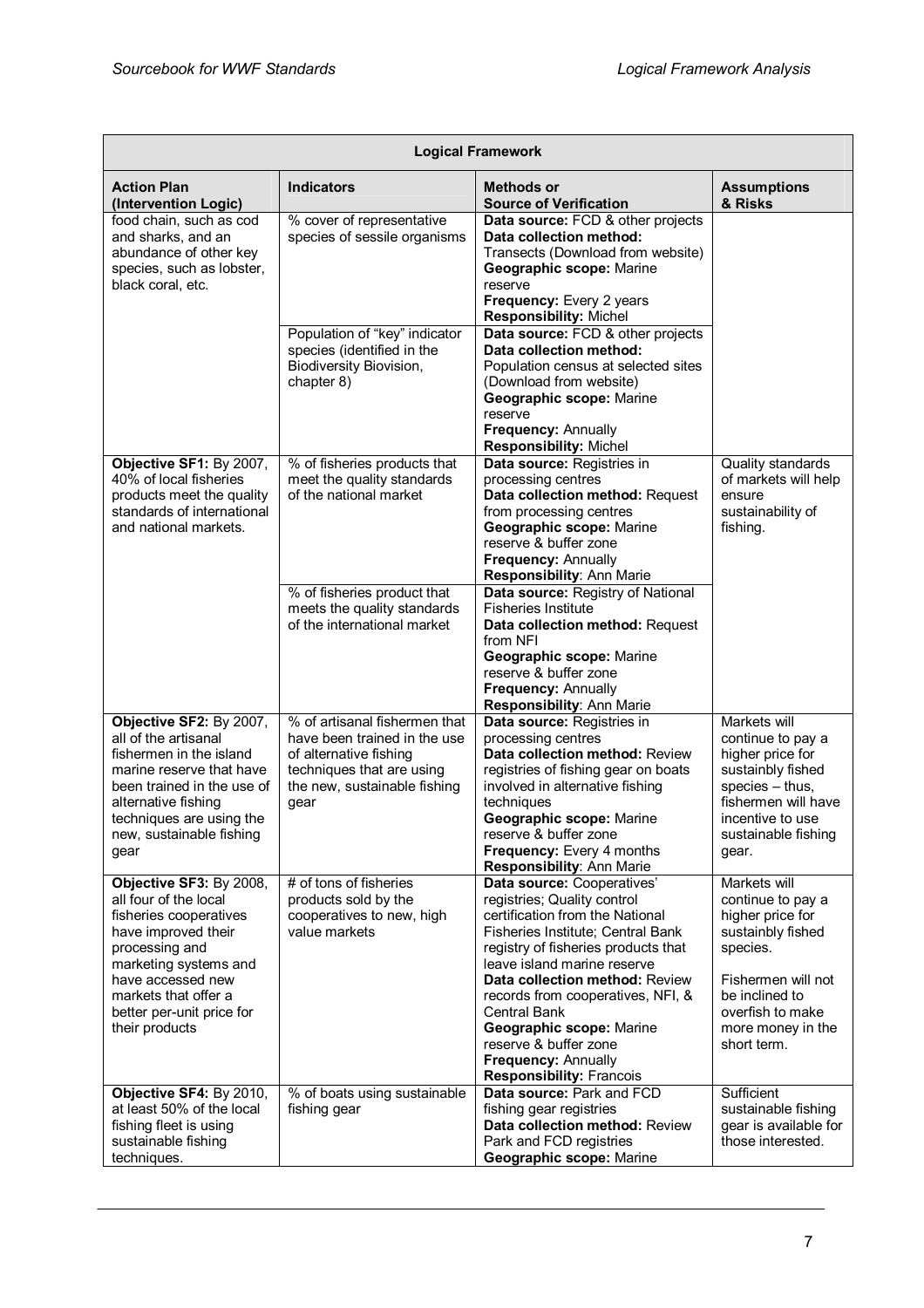| <b>Logical Framework</b>                   |                   |                                                                                        |                               |
|--------------------------------------------|-------------------|----------------------------------------------------------------------------------------|-------------------------------|
| <b>Action Plan</b><br>(Intervention Logic) | <b>Indicators</b> | <b>Methods or</b><br><b>Source of Verification</b>                                     | <b>Assumptions</b><br>& Risks |
|                                            |                   | reserve & buffer zone<br>Frequency: Every 4 months<br><b>Responsibility: Francois:</b> |                               |